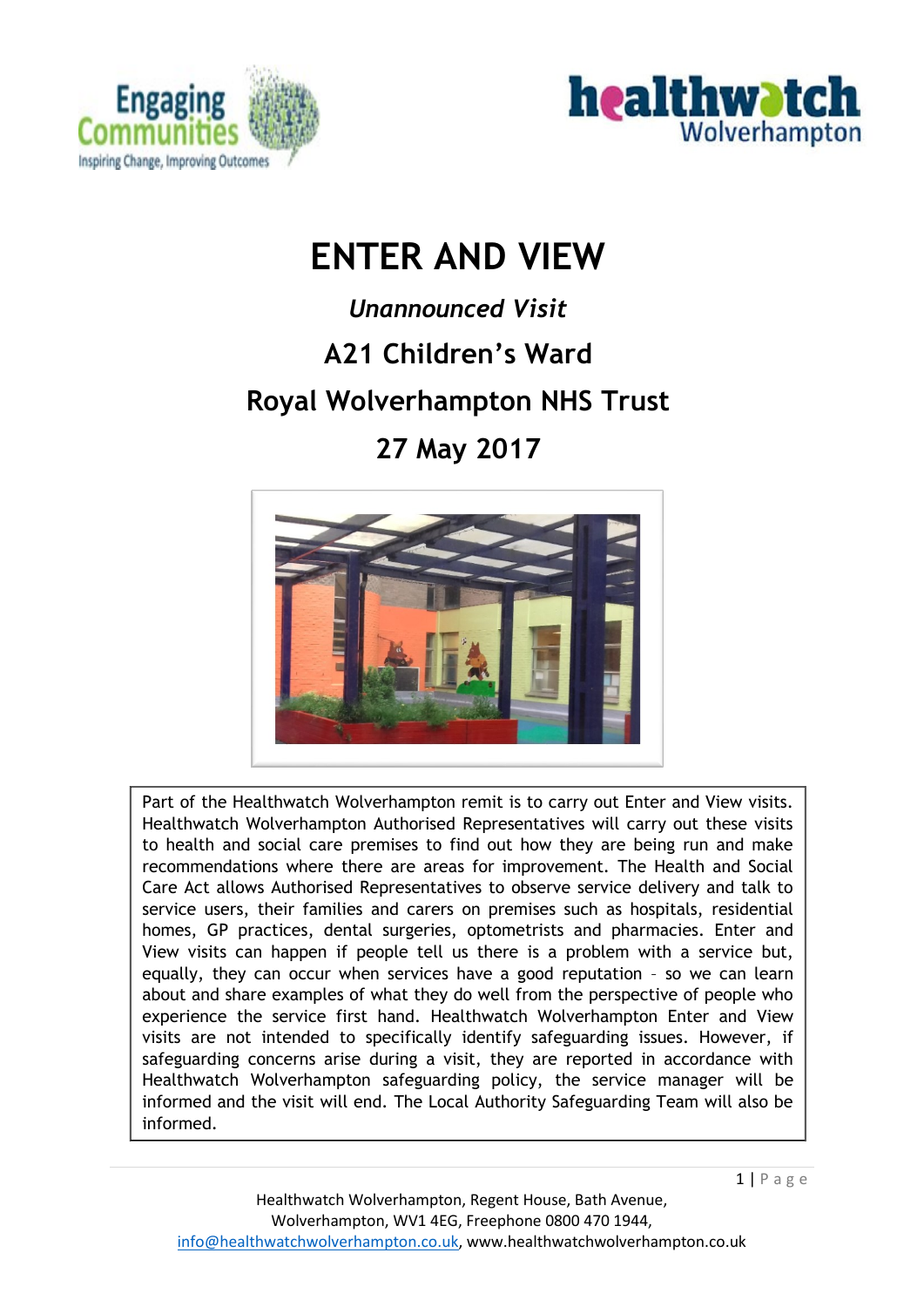## *Provider Details*

| Name:           | Ward A21, Children's Ward                                                                                 |
|-----------------|-----------------------------------------------------------------------------------------------------------|
| Address:        | The Royal Wolverhampton Hospital NHS Trust, Wolverhampton<br>Road, Wolverhampton, West Midlands, WV10 0QP |
| <b>Manager:</b> | Marie Ramsbottom, Band 6 Junior Sister                                                                    |
| Date of Visit:  | 27 May 2017                                                                                               |

| <b>NAME</b>          | <b>ROLE</b>                      |
|----------------------|----------------------------------|
| Kirpal Bilkhu        | Authorised Representative Lead   |
| <b>Judith Stroud</b> | <b>Authorised Representative</b> |

### *Purpose of Visit:*

Healthwatch carried out surveys on the ward in relation to our Transfer of Services research project. The rationale for the visit had come from comments made to Healthwatch by a parent. Ward A21 is a children's ward at New Cross Hospital, located in Zone A, on the first floor.

#### *Acknowledgements:*

Healthwatch would like to thank the Junior Sister for her time who facilitated the visit explaining the procedures as she guided the Authorised Representatives around the ward and the staff, patients and relatives during the visit.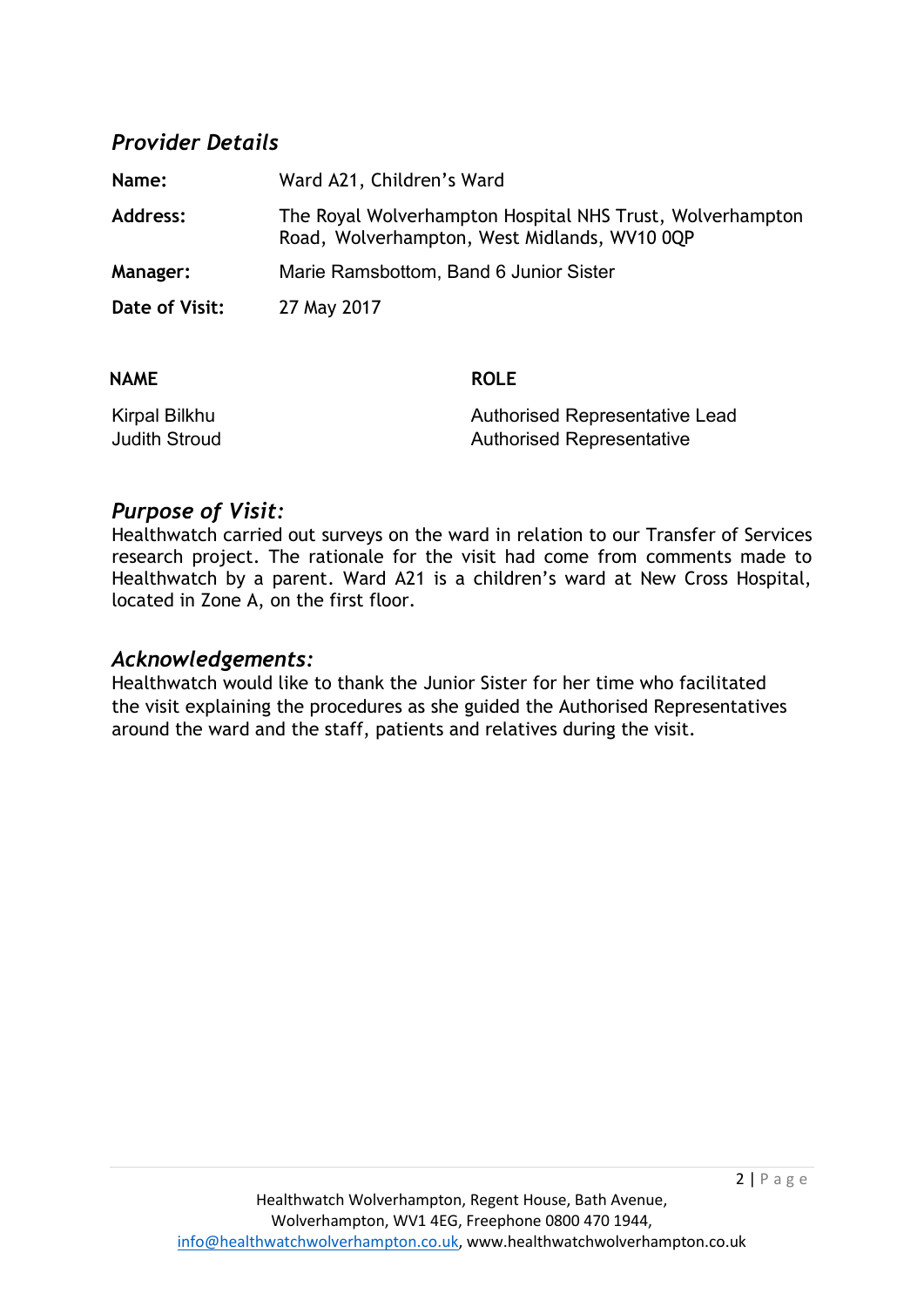# *1.0 Physical Environment*

# *External*

1.1 There were car parking facilities near the entrance. The A21 Ward was clearly marked. There were no issues in terms of external environment, it was clean. Entrance to the hospital was clear and signage in place.

# *Internal*

- 1.2 The vision/motto for the unit is "Children are our Future, our passion is the child." This was displayed on the wall as you walked towards the children's unit, then the same notice is displayed once inside the A21 unit. The unit was clean and odour free. Hand gel was available at all points within the unit.
- 1.3 In terms of access to the unit, there wasn't anyone at the reception desk when we arrived and we indicated to a staff member through the window of the ward main door to come and see us. We were told that the receptionist was on lunch at the time. The nurse advised that in the evening, visitors can knock or use the bell. Extra safety is in place to ensure no tail gating takes place. All the other reception desks were manned whilst we were shown around the unit. The ward is secure, as all exits except for the main one require a fob.
- 1.4 The main entrance/exit is the only one where there is a green button for exit. The nurses' station is close to this exit.
- 1.5 The Ward Manager works Monday to Friday and therefore was not in attendance during our visit at the weekend. The Junior Sister facilitated the unannounced visit and explained she was an experienced nurse who has been with the Children's ward for 12 years, plus 3 years as a student nurse until she qualified.

### **Ward A21**

- 1.6 Ward A21 is a 26 bedded unit with single cubicles available. There were lots of babies on this unit.
- 1.7 If issues arise with the children such as severe illnesses, they are isolated within the Greater Medical Unit. A nurse is always stationed on the high dependency unit.
- 1.8 There are white boards in front of every room/cubicle which shows what action is required regarding medication or other actions therefore if the staff are on training, other staff know what needs to be picked up or checked by other staff which ensures consistency of approach to supporting patients.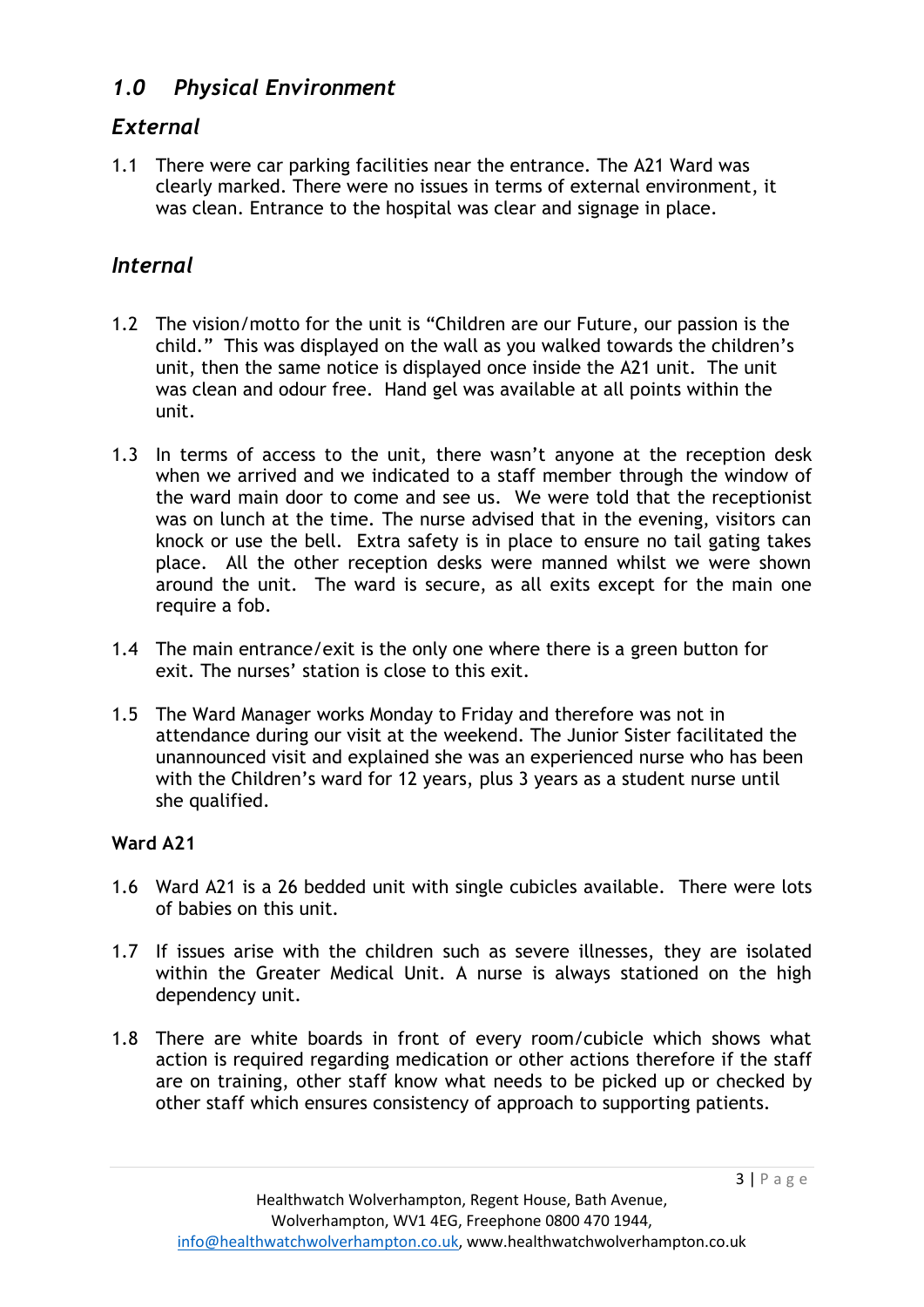- 1.9 One cubicle has been changed from a double cubicle to a large single to meet complex needs. This can house a wheelchair and/or hoist, and CAMHS patients where the support is two persons to one or one person to one person.
- 1.10 There is a four-bedded high dependency unit with a Nurses station opposite. Although if high dependency is required in addition to this number, it can be facilitated in any of the rooms. There is an emergency room with a ventilator. Two ventilators are available and there is a facility for CPAP (Continuous Positive Airway Pressure) as well.
- 1.11 There is a parent flat if they need to stay and which is lockable. It has shower and toilet facilities. It is also for parents if they would like to spend some time on their own at such times for example if there has been a death.
- 1.12 There are several visitor toilets in addition to the patients' facilities.

# *Rooms Available*

- 1.13 **Sensory room** is available for patients with sensory needs and for other patients. There was one patient using the room at the time.
- 1.14 **Seminar room** is available for staff training. It is also used for handover between shifts for nursing and medical staff. The room next to the seminar room is the on-call overnight room for Consultants.
- 1.15 **School room**

This is available Monday to Friday. Two school teachers attend with one assistant. They liaise with the schools and can moderate any work. Attendance is counted for patients using this facility. There are computers available to carry out their work. We received very positive feedback from the patients using this facility. One patient said "thanks that I was able to undertake my GCSE exams." The teachers will also work at a child's bedside if needed.

1.16 There is an Audit tool also displayed on the notice board with regard to the cleanliness and environment. It showed there had not been any issues with infection control or pressure sores.

### 1.17 **Washing facilities in the unit**

There are sluice facilities but no washing machine. There are bath facilities for patients and showers. In terms of soiled clothing, the nurse advised it is the decision of the patient and their families if they take them back or whether they dispose of them as there are no washing facilities on site. There are a small supply of clothes on site if clothes are required for the patients.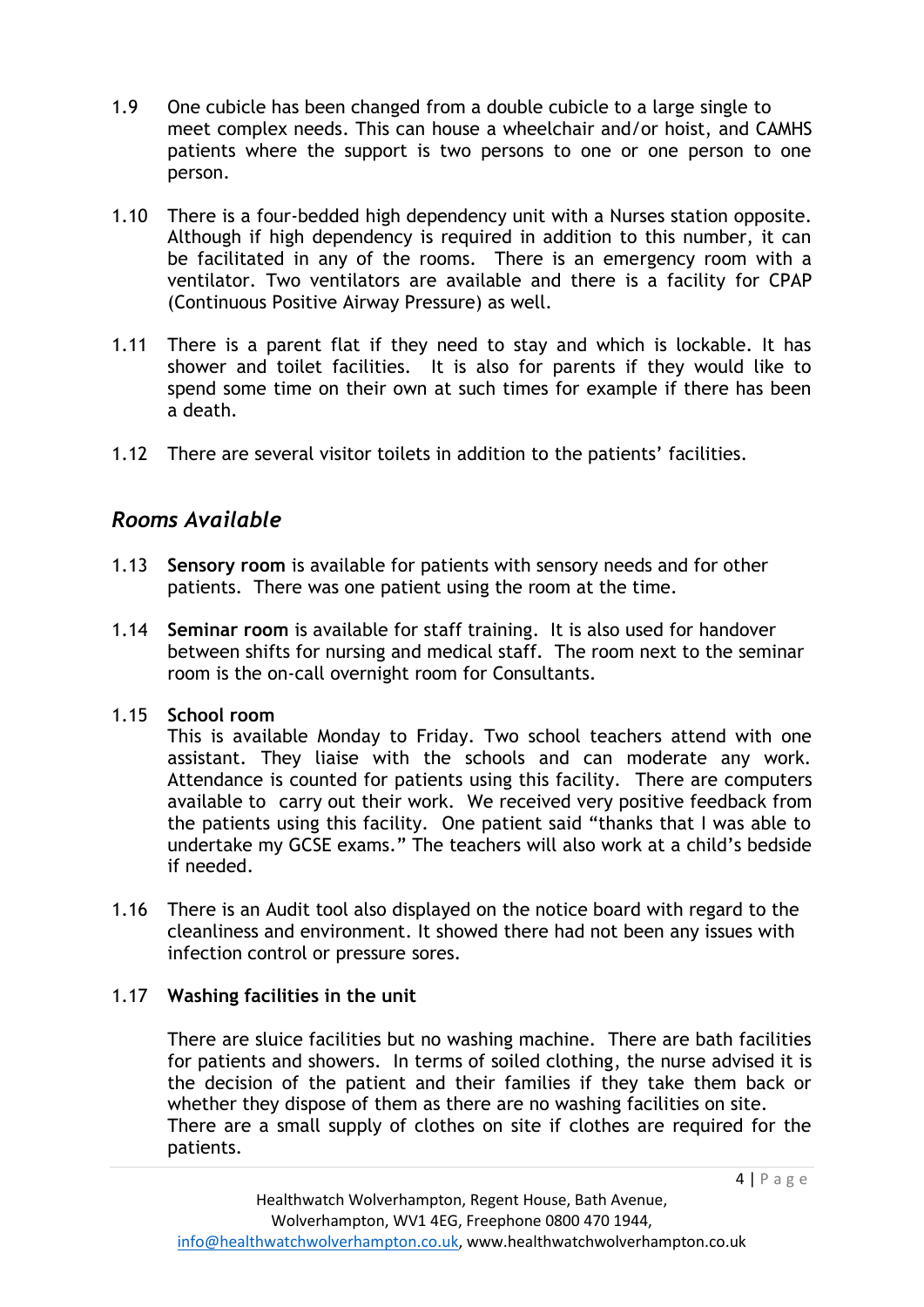#### 1.18 **Play Area/Patient Areas**

There is a soft outside play area which is safe for the children in the unit to use. There are two bays near to completion for adolescents which means they can be separated from babies and young children and able to relax. Three bedded boys area and the same for the girls. There are nurses on either side of the areas to supervise. The patients are able to use the chill out areas to watch movies, use the play station, and use bean bags. There is also a computer in these areas. These areas are for children 12 years of age and over. Some areas of the unit are waiting for planned up-grading and hence have not yet been decorated.

## *2.0 Staff Numbers*

#### **Staffing**

- 2.1 There is always a Doctor on the unit.
- 2.2 There are a minimum of five trained nursing staff and one healthcare assistant on A21 and two trained nursing staff and one healthcare assistant on the Paediatric Assessment Unit over the 24 hour period, depending on activities. If there is sickness the rota is reviewed, staff replaced and this is escalated to management if cover remains inadequate.
- 2.3 There are less medical staff on site at the weekend than during the week. There is a Consultant on call, one Registrar and a Senior House Officer. The Ward Manager's office is near to the cubicles.
- 2.4 There are on each shift two Health Care Assistants. Sometimes there may be a need to use other bank Health Care Assistants who will be DBS (Disclosure and Barring Service) checked. Some of these Bank shifts are filled by second year student nurses who are undertaking Bank Healthcare Assistant shifts.
- 2.5 All reception areas were manned with staff except the first one in the corridor before entering the ward as we entered. The staff member was on her lunch at the time. One band 6 Nurse was on shift who showed us around the unit. One domestic member of staff was observed during our visit who spoke to the nurse in charge regarding cleaning one of the units.

## *3.0 Agency Usage*

3.1 On occasions there may be agency staff used as Health Care Assistants if required for children and young people with mental health needs. All these are DBS checked.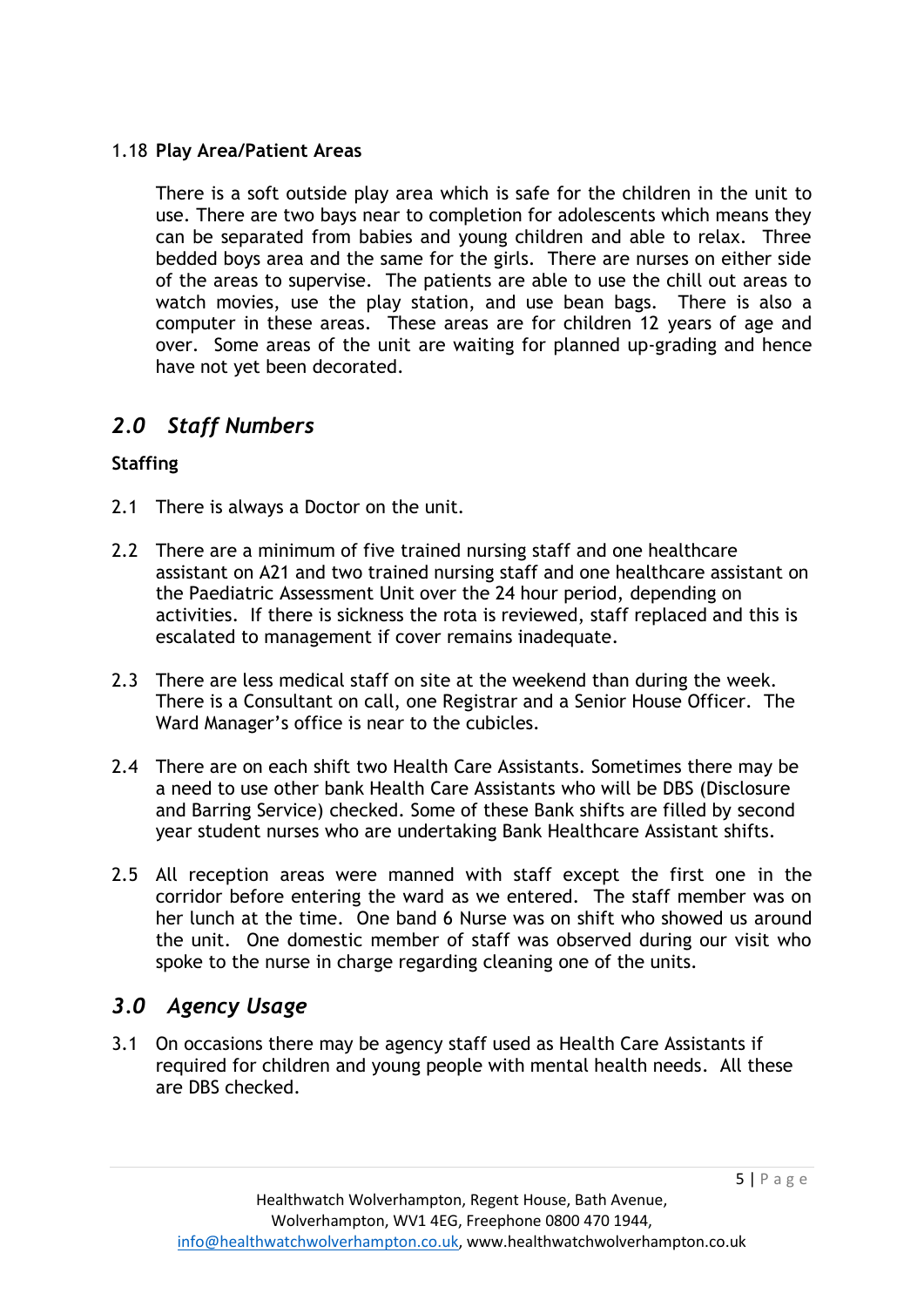# *4.0 Patient Experiences and Observations:*

# *Parent/Carers*

- 4.1 The Authorised Representatives spoke to one of the parents of the patient in the unit. She said, "the unit had been very supportive to her. She liked the school section and also the teachers." The parent said that, "it was easy to talk to the staff and she felt very comfortable here." She confirmed that the staff also look out for the wellbeing of the parents. As well as asking how the patient is, they would also ensure that the parent was also looked after. The parent had stayed over with their child and is due to be in the unit for the next seven to ten days.
- 4.2 The Authorised Representative spoke to the child who said, "the food was good and it was OK in the ward, and she liked the playroom." The child was in isolated play at the time due to an infection she was being treated for.
- 4.3 There are a number of ways that friends and family give feedback. Patients /children can draw pictures of their stay in the unit. Bereavement services feedback has always been very positive. There is a feedback tree and we observed some of the positive comments from patients – 'Friendly staff and checked on a lot', 'All staff fantastic', 'Staff here cared for my son.' 'They were always very helpful and kind.' 'They did a great job'.
- 4.4 There were thank you cards displayed in display cabinets on the walls from patients and their families. There was also a demonstration of 'You said, we did' on the main wall to demonstrate what the unit had done to show they had listened to the comments to improve the service and what action they had taken as a result of this. Most of the comments were from February and March of this year.

# *5.0 Catering Services*

- 5.1 There are kitchen facilities on site. Mothers can store their expressed milk in the kitchen. All special milks are kept here.
- 5.2 There is a hostess team that serves all hot dinners around 12.00pm and 5.00 pm.
- 5.3 There is a whiteboard to record information about anyone that has any special dietary needs.
- 5.4 The kitchen staff can cater for different needs. It was confirmed if anyone is a vegan or had other special needs, the ward or hostess staff would ring the main kitchen to ensure appropriate food is available, although, it is limited what they can facilitate.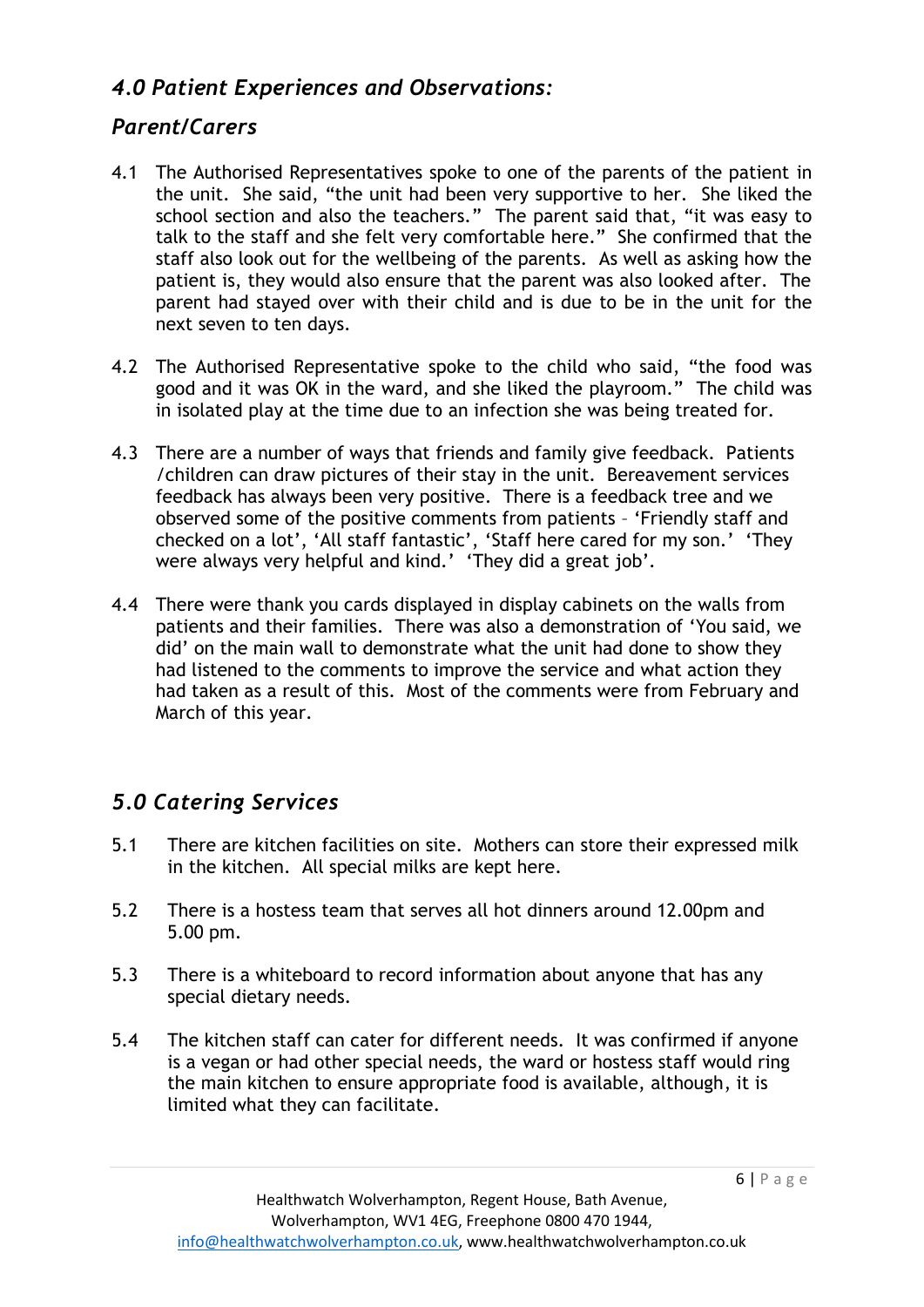- 5.5 It was confirmed that the ward or hostess staff would discuss dietary needs with the patient's carers to meet their needs. This would be incorporated as part of the patient's care plan, daily living skills etc. There is always a supply of jellies, cereals, bread, yogurt for anyone coming into the ward at night.
- 5.6 There is a separate patients seating area room that has a fridge, microwave, table and chairs.

# *6.0 Staff Experiences and Observations:*

6.1 As the unit was very busy at the time we arrived, we did not speak to any of the other staff except the Sister in charge on shift who took us around the unit, and an offer was made to facilitate further discussions.

# **7.0 Additional Information**

# *Technology*

- 7.1 The unit and hospital is a "Safe Hands hospital" They have the Safe Hands Award. The Interaction board shows where patients are at all times. It shows their movements and who is with them at any one time. The Royal Wolverhampton NHS Trust is the first UK hospital to use this system. The children all have safe-hands badges which are linked to an IT system facilitating patient flow and safety of children and young people. If assistance is required, the alarm system is activated. Nursing and Medical staff have safe hand badges.
- 7.2 When patients are discharged, this alerts the cleaning staff via an App. This was demonstrated when we were on the unit as the cleaning staff were discussing the areas with the nurse supervising our tour of the unit.
- 7.3 There is a Pharmacy system "Mediwell" which is electronic. It reports to pharmacy when medication is low and more is required. The medication room is coded. To access the medication it has to have finger prints as well as codes. For all controlled drugs the procedures are two qualified staff to administer the medication.

# **Referrals**

7.4 Referrals are received from Accident and Emergency, GPs, other hospitals and by other Consultants following outpatient appointments. On entry to the unit the patient is seen by the receptionist who then shows the family to PAU where triage takes place. The treatment room is part of this area. Twenty plus patients can be facilitated and an overflow bay is also available. Theatre bays house planned theatre work. There are two bays with a total of eight beds. Theatre is open Monday to Friday and blood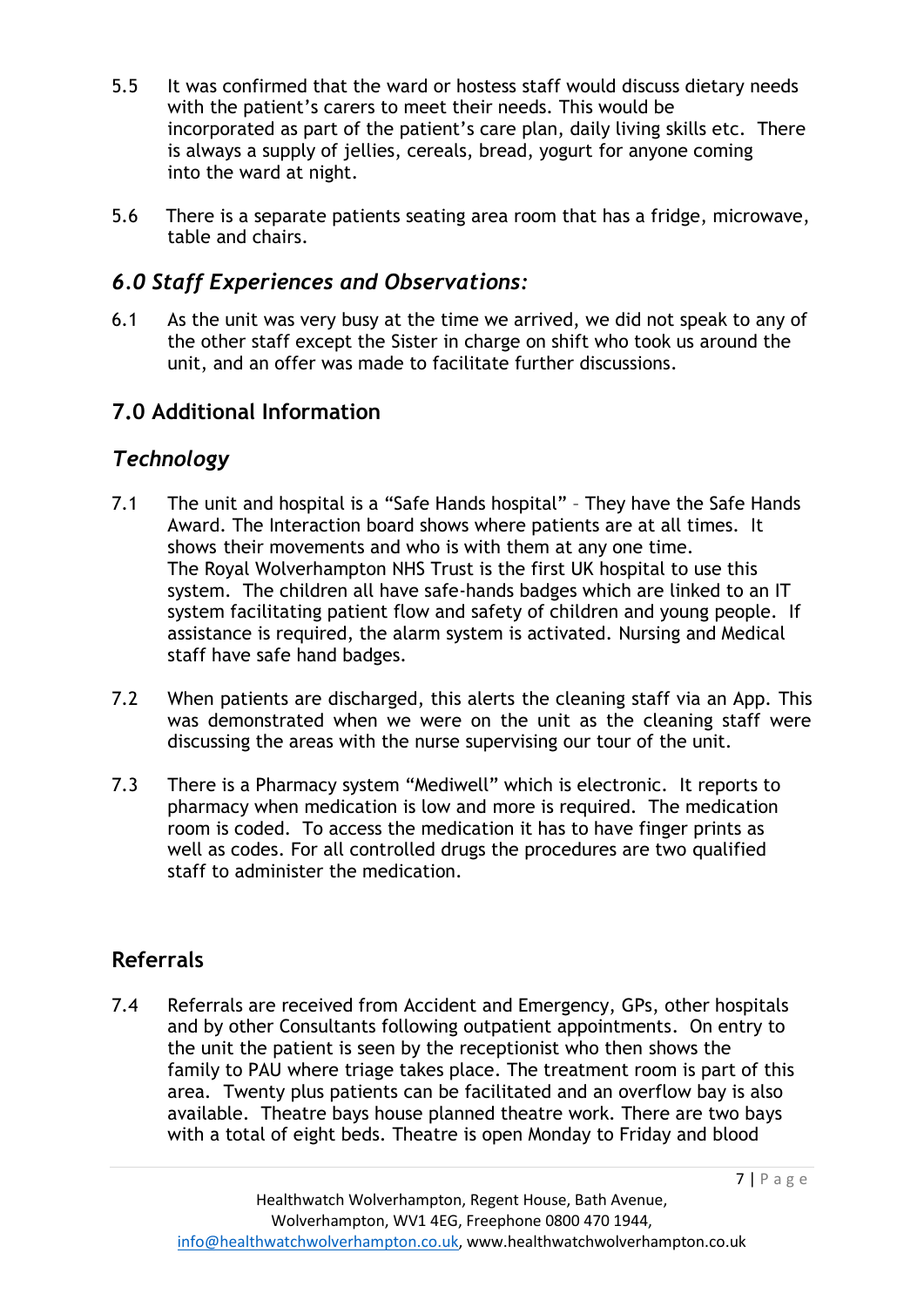transfusions take place at the weekend. COPD (Children's Outpatient Department) staff deliver planned blood transfusions to children and young people at the weekends to reduce the amount of time away from school. Thursdays are set for Pre-assessments in Bay 3. There is a sealed forensic suite that remains forensically intact and is used to conduct child sexual abuse medical examinations.

- 7.5 The unit takes referrals from Stafford and Cannock, as well as Wolverhampton via the PAU.
- 7.6 There are play leaders and health care assistants as part of the teams. A forensic suite is available where patients are examined under forensic conditions with regard to child protection issues.
- 7.7 There are Nurse's stations outside of the two bays allocated for surgical patients.

## **Swan Champions**

- 7.8 A lot of the patients that are in the unit have long term chronic conditions. The Junior Sister is the Swan Champion for end of life and care after death. This project was set up in another part of the country and was adopted by New Cross Hospital. It is about personalised services and being able to "break the rules" in terms of support to family and patient. There is also a swan box – comfort box. It has footprint and hand print kits, and aims to address holistic needs. This scheme has been in place between two and a half to three years.
- 7.9 Purple Pages are used. These are used to advise what to do in certain events for children and young people who have life limiting conditions. They are more specific for children.

## **8***.0 Summary, Comments and Further Observations*

- 8.1 Overall, satisfied with the level of care and support provided for patients and their carers'.
- 8.2 The decoration in the units were pastel coloured on the PAU side of the ward, but other areas such as the school, playroom and main ward were brightly coloured and fun.
- 8.3 The areas that required décor at the entrance to the ward had not been done due to planned building work that will need to be completed in the late summer.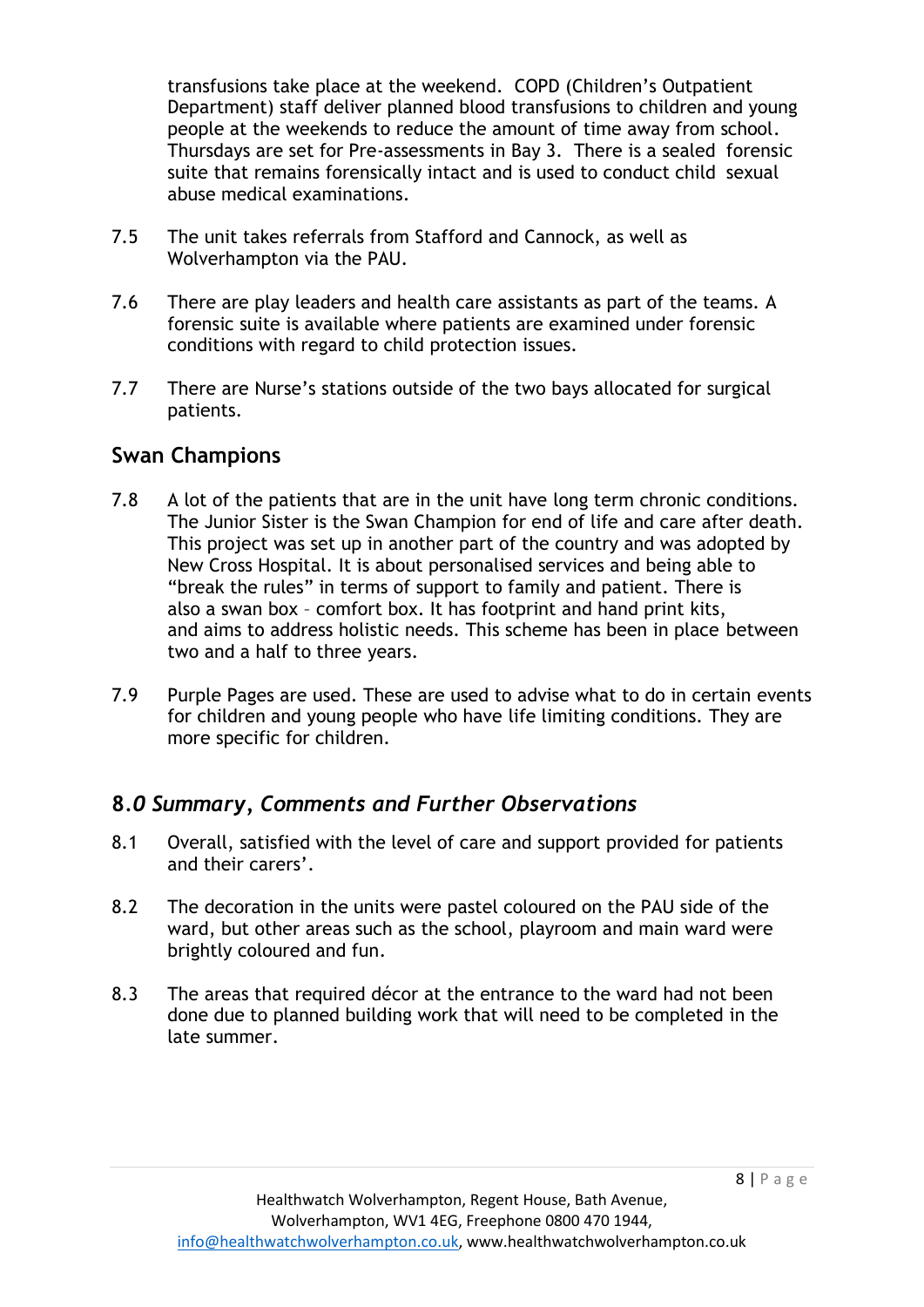## *9.0 Follow - Up Action:*

No follow up action needed.

## *10.0 Recommendations – to follow*

- 10.1 To be mindful that visitors and family could be waiting outside of the unit when the reception desk is not manned. Although they can knock on the door to the A21 unit, it may be a while before anyone is able to enter.
- 10.2 To keep visitors informed of developments e.g. why one area of the unit is decorated and other areas are not. This helps when visitors or patients come to the unit for the first time.

# *11.0 Provider Response and Intended Action:*

- 1.15 This facility evaluated very well when inspected as part of the Local Authority OFSTED inspection.
- 1.16 Injuries (terminology changed from sores to injuries)- staff to be reminded of this change of terminology
- 1.17 Any soiled clothes would be bagged for the families to take home, however, many families prefer them to be disposed of if they are heavily soiled.
- 1.18 Specifically, this relates to the Paediatric Assessment Unit which is to have extensive works prior to winter, and in addition, all flooring is to be replaced. The high dependency area and cubicles 20 and 22 of the main ward area are at the refurbishment planning stage.
- 3.1 The Trust Bank is used to support ward staff if there is a deficiency in the numbers. The only agency usage is to cover specialist patients who have mental health illness, and who require specialist skills, e.g. in the management of actual or potential aggression (MAPA).
- 4.2 The child was at risk of contracting infections (immune compromised).
- 5.1 In addition, all special milk feeds are kept in a specific cupboard in the kitchen.
- 5.4 If the requirements are complex, it is limited what the catering department can facilitate at very short notice, but will always try to accommodate specialist requirements.
- 7.4 PAU comprises of 14 spaces including five isolation cubicles, however, these numbers can be increased if demand is very high.
- 7.9 Advanced care plans for children were previously referred to as "purple pages" due to their colour.